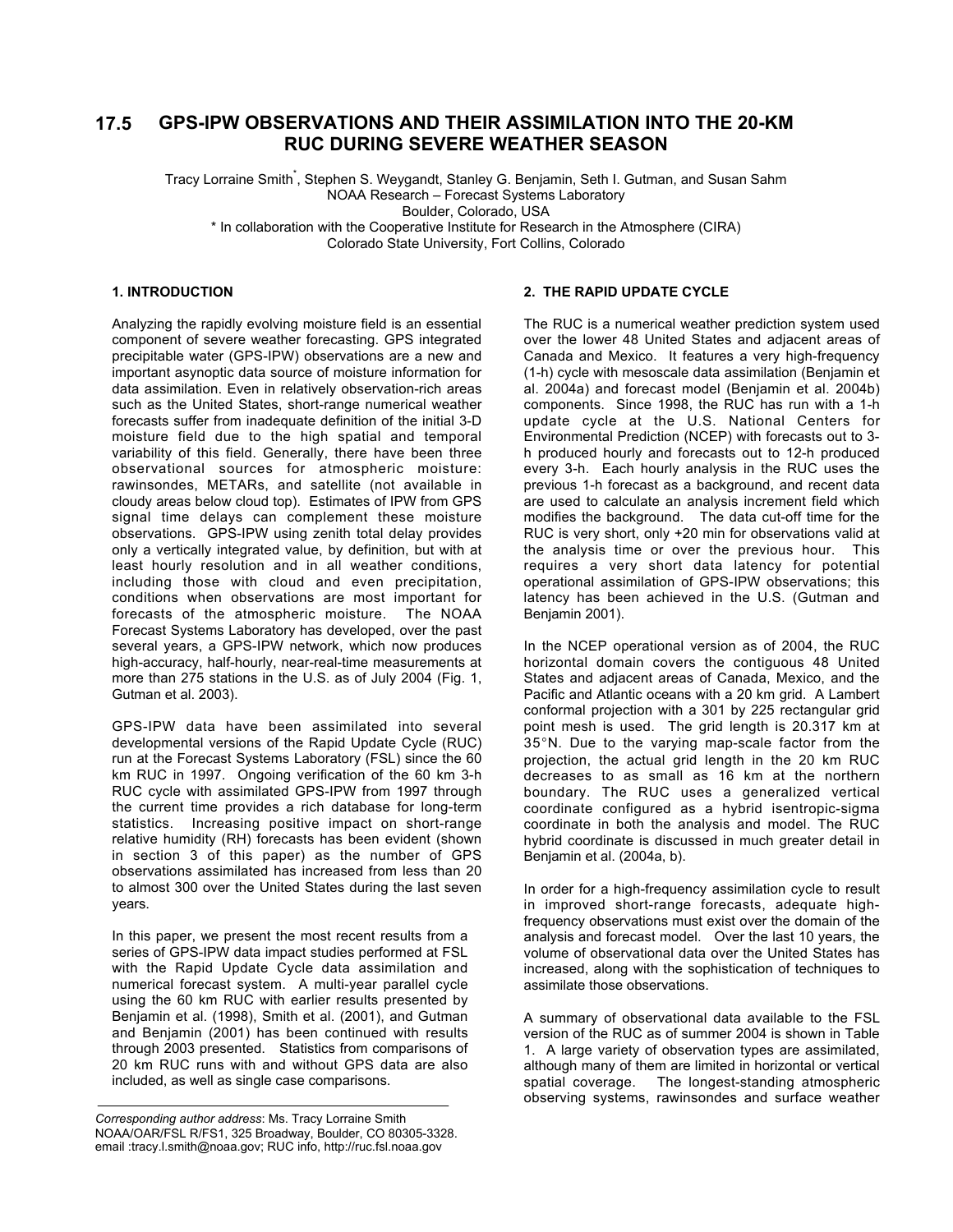observations, are the only ones that provide complete observations of wind, pressure, temperature, and moisture. High-frequency wind observations above the surface are available from commercial aircraft (e.g., Moninger et al. 2003), wind profilers, satellite-estimated cloud motion, and radars (velocity azimuth display, VAD). High-frequency temperature observations above the surface assimilated by the RUC include commercial aircraft and a few from RASS (Radio Acoustic Sounding System). High-frequency moisture observations above the surface used in the RUC analysis are precipitable water retrievals from satellites (GOES and polar orbiter) and from ground-based GPS (Wolfe and Gutman 2000, Gutman and Benjamin 2001), and GOES cloud-top pressure/temperature retrievals (Schreiner et al. 2001).

The moisture field is analyzed univariately in the RUC analysis (using the logarithm of the water vapor mixing ratio as the analysis variable). Two other moisture analysis procedures are also carried out: 1) the assimilation of GOES cloud-top pressure (Benjamin et al. 2004a) and 2) the assimilation of integrated precipitable water (IPW) observations, using an optimum interpolation (OI) based columnar adjustment (Smith et al. 2001). These three procedures are performed sequentially within each of two iterations of an outer moisture analysis loop in which the moisture background and innovations are updated after each procedure is applied. In this manner, a mutual adjustment between these different observation types is forced.

| Data Type                               | $~\sim$ Number  | Frequency  |
|-----------------------------------------|-----------------|------------|
|                                         |                 |            |
| Rawinsonde                              | 80              | /12 h      |
| NOAA 405 MHz profiler wind              | 31              | / 1 h      |
| PBL (915 MHz) profiler wind             | 24              | /1h        |
| RASS virtual temperatures               | 10              | /1h        |
| VAD winds (WSR-88D radars) 110-130      |                 | / 1 h      |
| Aircraft (ACARS)                        | 1400-4500       | /1h        |
| Surface/METAR                           | 1500-1700       | / 1 h      |
| Surface/Mesonet                         | 2500-4000       | /1h        |
| Buoy                                    | 100-150         | / 1 h      |
| GOES precipitable water                 | 1500-3000       | /1h        |
| GOES cloud drift winds                  | 1000-2500       | / 1 h      |
| GOES cloud-top pressure/temp ~10 km res |                 | /1h        |
| SSM/I precipitable water                | 1000-4000       | / 6 h      |
| GPS precipitable water                  | 240             | / 1 h      |
| Ship reports                            | 10 <sub>s</sub> | / 3 h      |
| Reconnaissance dropsonde                | $0 - a few$     | / variable |

**TABLE 1. Observational data used in the FSL version of the RUC as of summer 2004.**

## **3. GPS-IPW DATA IMPACT STUDIES WITH RUC60**

From 1994-1998, an earlier version of the RUC ran at NCEP, using 60 km horizontal resolution, 25 vertical levels, stable precipitation based on saturation removal, and a 3-h update cycle (designated RUC60 in this paper).

Since late 1997 through the current time, FSL has continued parallel data assimilation cycles with the RUC60 for the purpose of evaluating the effect of GPS-IPW assimilation on numerical forecasts. The two cycles are run identically except that one assimilates GPS-IPW data every 3-h, whereas the other one does not. Both cycles include assimilation of geostationary satellite (GOES) retrievals of IPW, and observational data from rawinsondes, commercial aircraft, wind profilers, and surface stations (METARs). The assimilation method used in the RUC60 tests is an OI technique. Even though the RUC60 has poorer accuracy than more recent versions of the RUC, this ongoing GPS sensitivity test for the last six years is valuable in that the only change over that period is the number of GPS stations.

RUC60 GPS-IPW impact tests for 1998-2003 have shown a modest positive (decreased forecast error) impact from use of GPS-IPW data for short-range forecasts of relative humidity (RH) (Table 2). This impact has increased each year as more GPS-IPW stations have become available over the U.S., increasing from only 18 in 1999 to over 275 in 2004.

The NOAA GPS-Met network with over 275 stations available as of 4 August 2004 is shown in Fig. 1. Many of these stations are GPS sites installed for various geodetic purposes for which meteorological observation packages were added.



**Fig. 1. The NOAA GPS network as of 4 August 2004. The black box is the inner verification area containing 17 RAOB sites.**

### **(http://www. gpsmet.noaa.gov)**

The 2003 RUC60 GPS-IPW impact tests show a continued increase in the positive impact over that shown in previous years (Fig. 2). This continued increase in impact is wholly attributable to the increased number of GPS-IPW stations over the US. No software changes in the RUC60 have been made for any part of the system, including data assimilation and forecast model. Impact at 850 hPa and 700 hPa has been the greatest. The percentage improvement from assimilation of GPS-IPW observations averaged over the 850-500 hPa layer has increased from 1.1% in 1999 to 3.3% in 2000, and now up to 5.2% in 2003. Layer improvement is important to look at due to the aliasing effect of applying a column value to a multi-layer moisture profile. While improving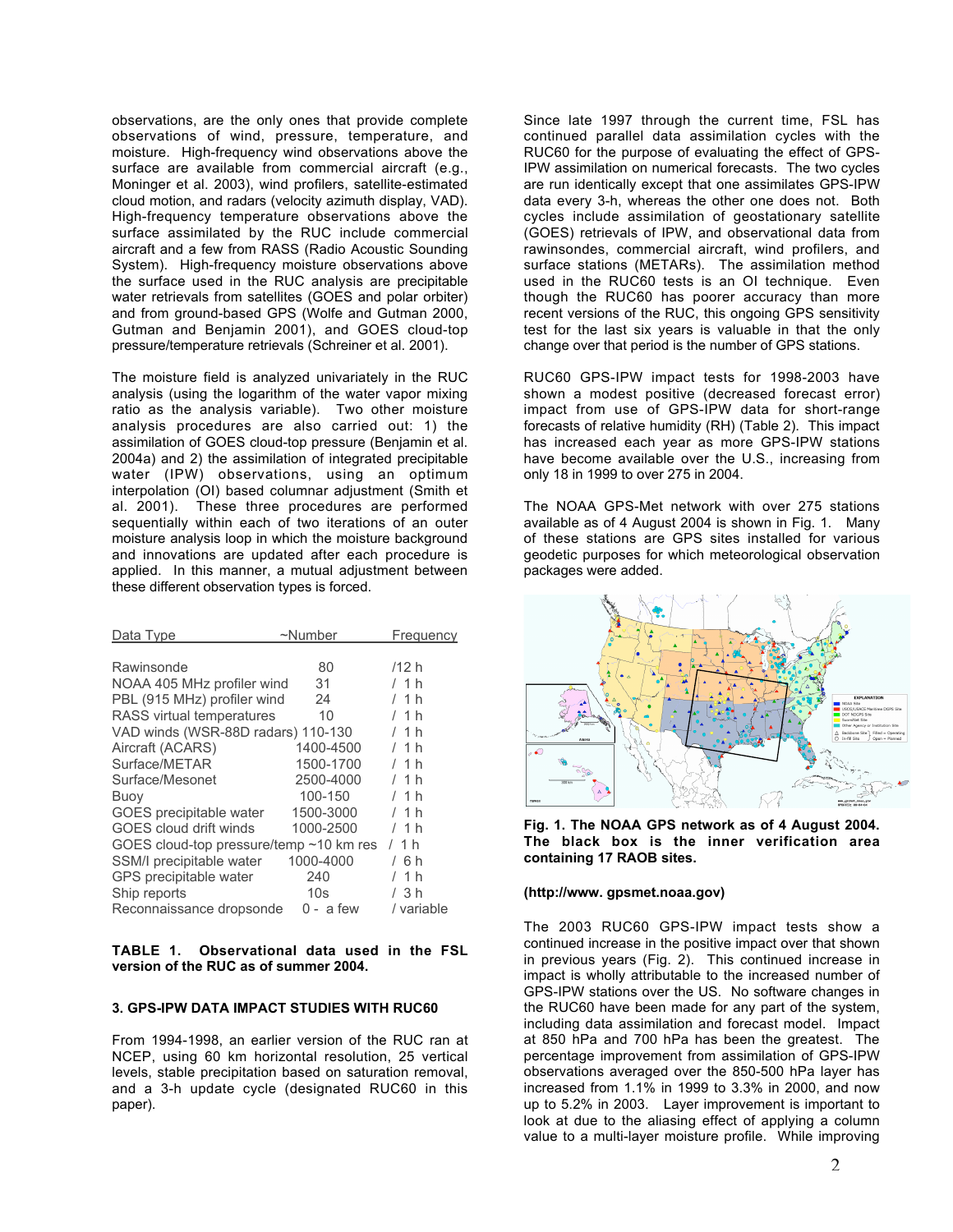the fit to RAOBs at one level, sometimes the adjustment inadvertently reduces the fit at another level. Noting that the impact above 500 hPa was usually negative in the RUC60 led to the decision to only apply the adjustment to the moisture profile at 500 hPa and below in the 20 km version of the RUC.

| <b>Stations</b> | 18  | 56   | 67     | $100+$ | $200+$ |
|-----------------|-----|------|--------|--------|--------|
| <b>Period</b>   | 98- | 2000 | 2001   | 2002   | 2003   |
|                 | 99  |      |        |        |        |
| Level           |     |      |        |        |        |
| 850             | 1.5 | 3.8  | 3.9    | 5.0    | 5.4    |
| 700             | 1.1 | 4.1  | 6.3    | 6.5    | 7.0    |
| 500             | 0.7 | 2.1  | 2.0    | 2.4    | 3.1    |
| 400             | 0.3 | 0.1  | $-0.4$ | $-0.5$ | 1.0    |
| 850-500         | 1.1 | 3.3  | 4.1    | 4.6    | 5.2    |

**Table 2. Percentage reduction of 3-h relative humidity forecast error (using RUC60) from assimilation of GPS-IPW data. Forecast error is assessed by computing forecast-observed difference with rawinsonde observations at 17 stations in the south-central U.S. Percentage reduction is error difference (noGPS – GPS) normalized by forecast error (approximated as 10% relative humidity in this table).**



**Fig. 2. Percent reduction of 3-h relative humidity forecast error from the 60 km RUC (as in Table 2) due to the inclusion of GPS-IPW data at 850, 700, 500 and 400 hPa averaged by year for 1999-2003.**

The monthly variation in the RUC60 at 850 hPa is illustrated in Fig. 3 (percent improvement in 3-h RH forecasts for each month for the four calendar years 2000-2003). The verification shows a definite seasonal trend, with stronger positive impact in the transitional weather months of February/March and September/October. This pattern is not seen at the other verification levels. Figures 4 and 5 show the actual twice-daily verification values that went into Table 2 and Figs. 2 and 3 for the entire year of 2003 at both the 850 hPa and 700 hPa levels respectively. Again, a seasonal response is evident in the 850 hPa verification that is not as pronounced in the 700 hPa verification. Figures 4 and 5 also show that there is significant day-to-day and levelto-level variation in GPS-IPW impact.



**Fig. 3. Percent reduction of 3-h relative humidity forecast error from the 60 km RUC (as in Table 2) due to the inclusion of GPS-IPW data at 850 hPa averaged by month for years 2000 – 2003.**



**Fig. 4. Percent reduction of 3-h relative humidity forecast error from the 60 km RUC (as in Table 2) due to the inclusion of GPS-IPW data for 850 hPa over calendar year 2003.**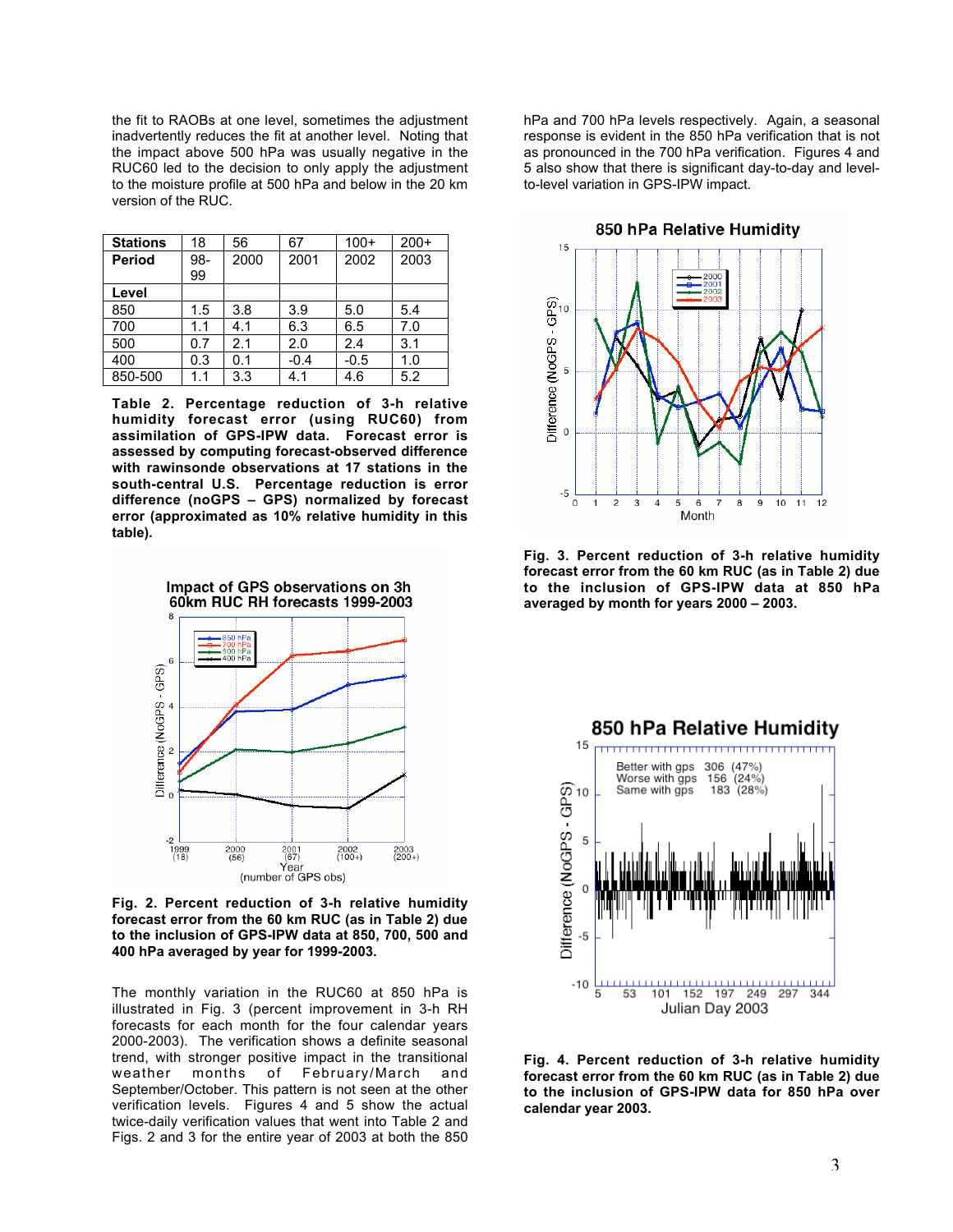

**Fig. 5 Same as Fig. 4, for 700 hPa.**

### **4. GPS-IPW IMPACT STUDIES WITH RUC20**

We now consider differences in forecast skill between versions of the 20 km RUC (RUC20) with and without assimilation of GPS-IPW data. The GPS-Met Weather Models and Satellite Images web site (http://gpsmet.noaa.gov/cgi-bin/ruc20/ruc20.cgi) allows forecasters and researchers to assess the impact of Global Positioning System meteorology (GPS-Met) integrated (total column) precipitable water vapor (GPS-IPW) retrieval data on the RUC 20 km analyses and short-term moisture forecasts. This web-based application compares the RUC20 runs at NCEP that do not ingest GPS-IPW observations with the RUC20 runs at FSL that contain GPS-IPW data in real time. Users can interactively view national and regional plots and animations to compare GPS-IPW observations with output from the RUC20 model runs and the GOES-12 satellite images.

For each hourly model run, contour plots of the RUC20 IPW, either with or without GPS-IPW, can be generated, displaying comparisons of the model values with the GPS retrievals at each GPS site. Mean and RMS difference statistics between the GPS-IPW observations and model values over all sites in the plot region are displayed.

Contoured mean and difference plots comparing RUC20 analysis with 1-h forecasts, and RUC20 analysis with 3-h forecasts are available for both the RUC20 with GPS-IPW and the RUC20 without GPS-IPW.

Maps that display the GPS observations, the RUC20 with GPS-IPW, and the RUC20 without GPS-IPW at each GPS site are also available. At each site, the values are color coded by the differences between the GPS retrieval and the model value closest to the GPS retrieval. The symbol on the map indicates which model produced the value closest to the GPS observation.

Histogram plots and time series plots can be obtained from any of these differences as well. The histogram plots show the distribution of the differences between the GPS-IPW observations and model values. The time series plots show 5-day regional means and biases between the GPS-IPW and the model values. An example of the fields that can be utilized from the web page can be seen in section 5, the difference in two 3-h forecasts with and without GPS-IPW.

Information is also available for each GPS site. If a user zooms in on the site, a 5-day time series plot will be created that has information at that site corresponding to the type of plot they are viewing. If RAOBs are available at the site, this information is also displayed so the user can compare the two data sources directly.

Using the data archive made available through the web site, a spring verification period for March – May 2004 has been investigated. Figure 6 shows histograms of differences between RUC analysis estimates of total precipitable water vapor and GPS-IPW retrievals at an average of 240 GPS-Met sites in the RUC CONUS region over the 3-month period. Figure 7 depicts differences from GPS-IPW observations for 3-h RUC forecasts with GPS-IPW (FSL RUC20) and without GPS-IPW (NCEP RUC20). The actual hourly differences in the analyses with GPS-IPW data are mostly within 1 mm, with a mean difference of just 0.005 mm, showing that the RUC is drawing closely for the GPS-IPW observations. The operational RUC without GPS-IPW observations shows a bit of a moist bias, with a mean of .49 mm. The standard deviations are also much lower, 1.65 mm for the analyses with GPS-IPW, versus 2.97 for the analyses without. Table 3 shows complete results for the RUC analyses with and without GPS-IPW.

Figures 7-10 and Tables 4-7 show differences in forecast skill between GPS and no-GPS RUC cycles at 3, 6, 9, and 12-h. These statistics illustrate there is forecast improvement from assimilation of GPS-IPW out through 12-h. At 3-h, the rms error is 2.22 mm for the run with GPS vs. 2.98 mm for the run without GPS. The corresponding bias for the run assimilating the GPS data is also very low, .01 mm, compared to .40 mm for the no GPS run. The 6-h forecasts with GPS assimilation also show demonstrable additional skill, with a mean bias of 0.06 mm for the run with GPS as opposed to 0.16 mm for the run without GPS, and RMS errors of 2.46 mm (with GPS) versus 3.01 mm (without GPS). While diminished, the 9-h and 12-h forecasts still show some improvement in skill, with the 9-h rms 2.63 (with GPS) vs. 2.98 (without GPS) mm, and the 12-h 2.81 (with GPS) vs. 3.04 (without GPS) mm. Biases are of the same magnitude at 9-h (although the run with GPS is on the dry side and the run without GPS is too wet), however the 12-h forecasts show a definite dry bias, -0.195 (with GPS) compared to 0.017 mm (without GPS).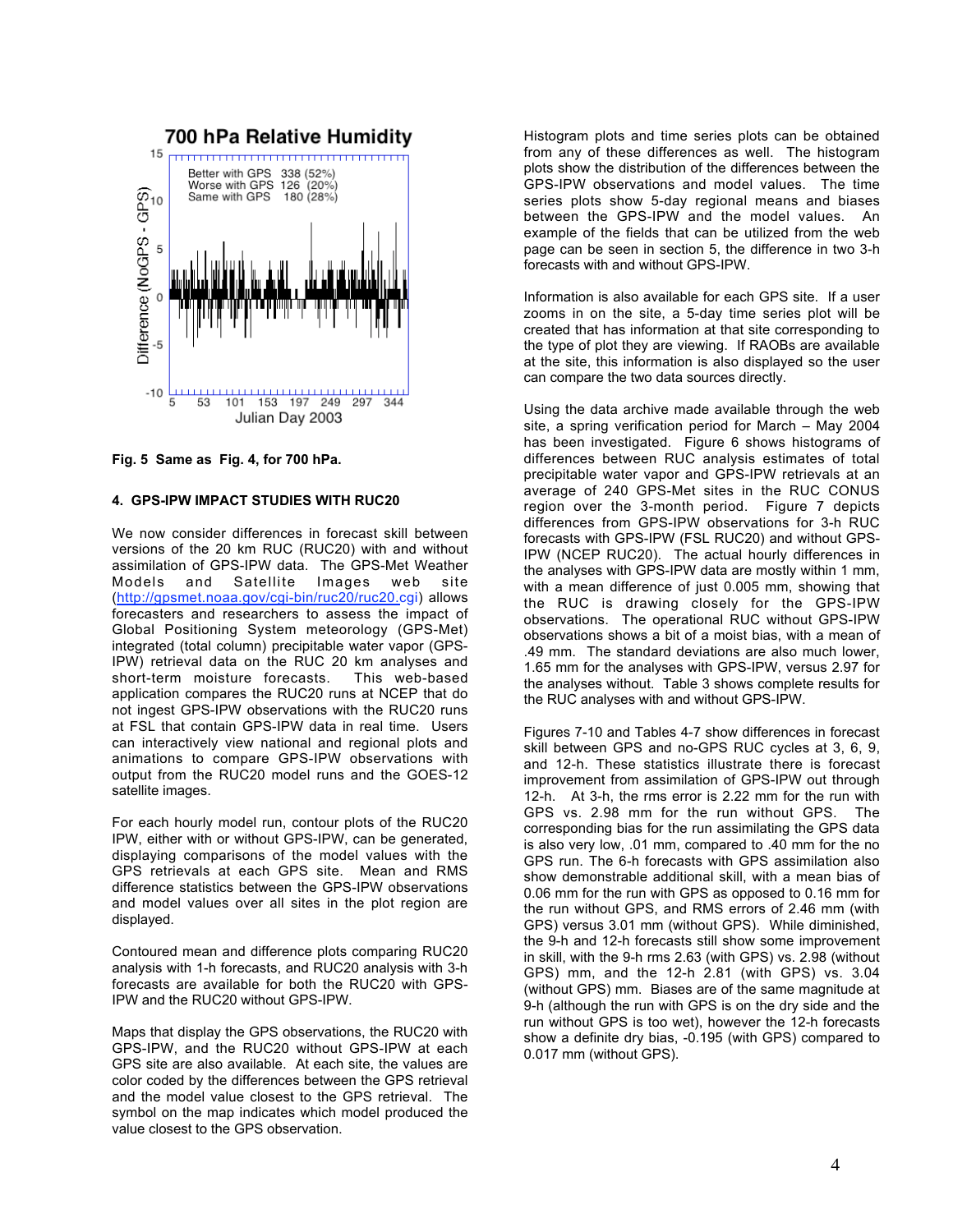

**Fig. 6 Histograms of IPW differences (mm) between RUC analyses and GPS-IPW retrievals at ~275 sites in the RUC CONUS domain. Mean differences (left) and standard deviations of differences (right) for 01 March - 31 May 2004. RUC model with GPS in red; RUC without GPS is hatched. Difference defined as RUC model IPW – GPS IPW. Left axis is percent of total observations.**

| <b>With GPS</b>    | <b>RUC-GPS</b> | <b>RMS</b> |
|--------------------|----------------|------------|
| Number             | 2200           | 2200       |
| Minimum            | $-1.27$        | 0.90       |
| Maximum            | 1.47           | 4.20       |
| Mean               | 0.005          | 1.65       |
| <b>Without GPS</b> | RUC-GPS        | <b>RMS</b> |
| Number             | 2030           | 2030       |
| Minimum            | $-1.32$        | 1.50       |
| Maximum            | 24             | 5.22       |
| Mean               | 0.49           | 2.97       |

**Table 3. Statistical comparison (bias errors left and standard deviation right) of RUC 20 km analyses with and without GPS-IPW retrievals for the 3 month period from 01 March to 31 May 2004.**



|  |  |  |  |  |  |  |  | Fig. 7. Same as Fig. 6 but for 3-h RUC forecasts. |
|--|--|--|--|--|--|--|--|---------------------------------------------------|
|--|--|--|--|--|--|--|--|---------------------------------------------------|

| <b>With GPS</b>    | RUC-GPS | <b>RMS</b> |
|--------------------|---------|------------|
| Number             | 2172    | 2172       |
| Minimum            | $-1.26$ | 1.20       |
| Maximum            | 1.75    | 5.19       |
| Mean               | 0.01    | 2.22       |
|                    |         |            |
|                    |         |            |
| <b>Without GPS</b> | RUC-GPS | RMS        |
| Number             | 1989    | 1989       |
| Min                | $-1.14$ | 1.47       |
| Max                | 2.21    | 5.37       |
| Mean               | 0.40    | 2.98       |

|  |  |  |  | Table 4. Same as Table 3 but for 3-h forecast |
|--|--|--|--|-----------------------------------------------|
|--|--|--|--|-----------------------------------------------|



**Fig. 8. Same as Fig. 6 but for 6-h RUC forecasts.**

| <b>With GPS</b>    | RUC-GPS  | RMS  |
|--------------------|----------|------|
| Number             | 2196     | 2196 |
| Minimum            | $-1.57$  | 1.31 |
| Maximum            | 1.77     | 5.29 |
| Mean               | $-0.06$  | 2.46 |
| <b>Without GPS</b> | RUC-GPS  | RMS  |
| Number             | 668      | 668  |
| Minimum            | $-21.13$ | 1.46 |
| Maximum            | 2.31     | 5.05 |
| Mean               | 0.16     | 3.01 |

**Table 5. Same as Table 3 but for 6-h forecast.**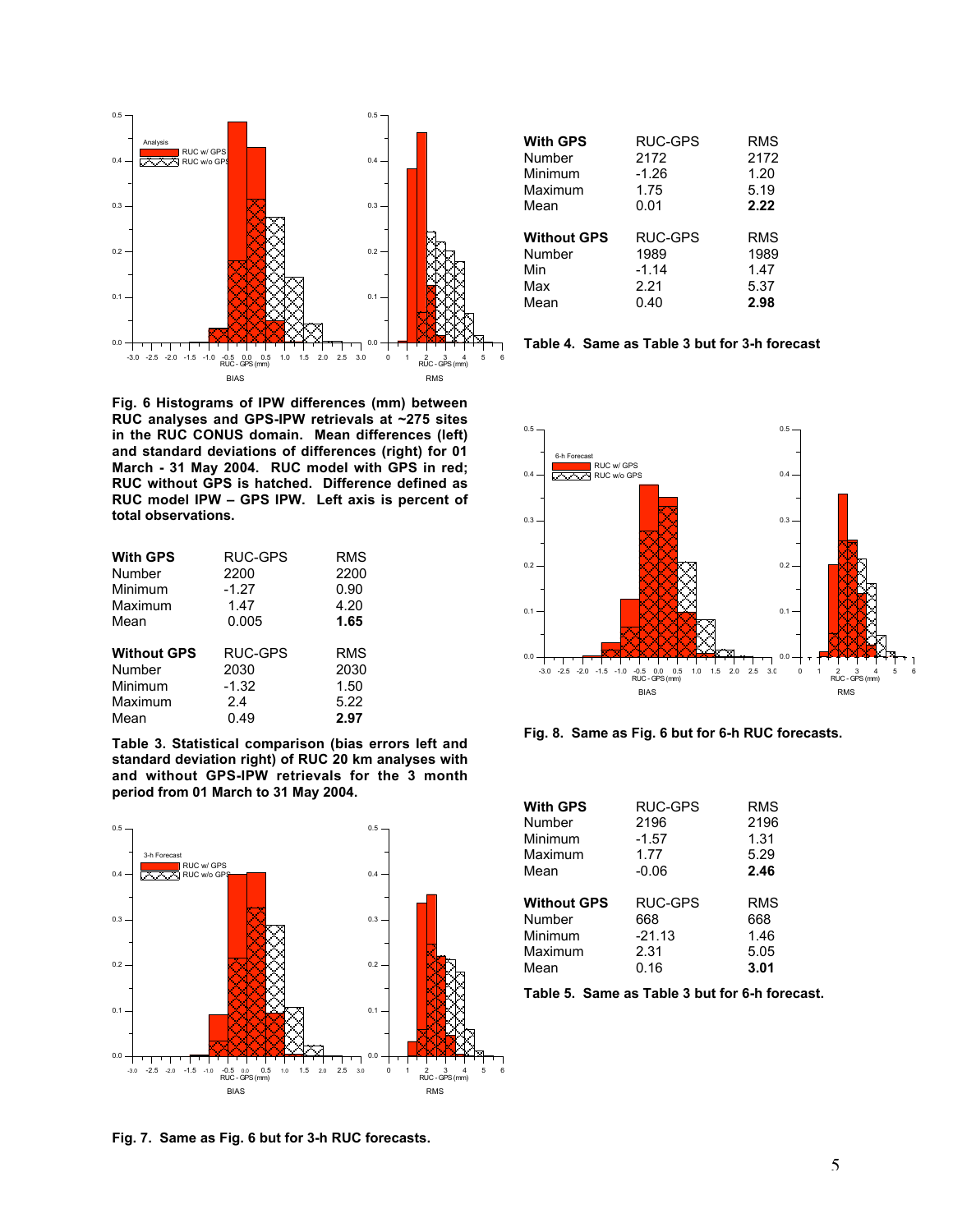

## **Fig. 9. Same as Fig. 8 but for 9-h RUC forecasts.**

| <b>With GPS</b>    | RUC-GPS  | RMS        |
|--------------------|----------|------------|
| Number             | 2196     | 2196       |
| Minimum            | $-2.38$  | 1.43       |
| Maximum            | 1.49     | 4.88       |
| Mean               | $-0.126$ | 2.63       |
| <b>Without GPS</b> | RUC-GPS  | <b>RMS</b> |
| Number             | 655      | 655        |
| Minimum            | $-2.16$  | 1.54       |
| Maximum            | 1.9      | 5.20       |
| Mean               | 0.128    | 2.98       |

**Table 6. Same as Table 3 but for 9-h forecast**

### **5. CASE STUDY - 20 APRIL 2004**

A significant midwestern U. S. tornado outbreak occurred on 20 April 2004, with 53 tornadoes reported, the majority being in Illinois and Indiana (Fig. 11). It was also a day in which the severe weather potential was not well forecast in that area.



**Fig.11. Severe weather reports for 20 April 2004, courtesy of the National Weather Service's Storm Prediction Center.**



**Fig. 10. Same as Fig. 8 but for 12-h RUC forecasts.**

| <b>With GPS</b>    | RUC-GPS        | RMS        |
|--------------------|----------------|------------|
| Number             | 726            | 726        |
| Minimum            | $-2.20$        | 1.49       |
| Maximum            | 1.14           | 5.17       |
| Mean               | $-0.195$       | 2.81       |
|                    |                |            |
| <b>Without GPS</b> | <b>RUC-GPS</b> | <b>RMS</b> |
| Number             | 649            | 649        |
| Minimum            | $-2.03$        | 1.46       |
| Maximum            | 1.62           | 5.13       |
| Mean               | 0.017          | 3.04       |
|                    |                |            |

**Table 7. Same as Table 3 but for 12-h forecast**

GPS water vapor traces from stations in the area show a marked increase in IPW between 1200 UTC and 1800 UTC, with the IPW almost doubling from around 1.5 cm to over 3 cm in just 6 hours (Fig. 12). This rapid change also occurred between RAOB times, which would make it more difficult for the models to analyze.



**Fig. 12. GPS-IPW plots at Rock Island, IL (blue) and Winchester, IL (red); RAOB plots at Quad Cities, IA (green) and Lincoln, IL (pink) for 19 April 2004 through 21 April 2004. Note rapid increase in IPW on 20 April 2004.**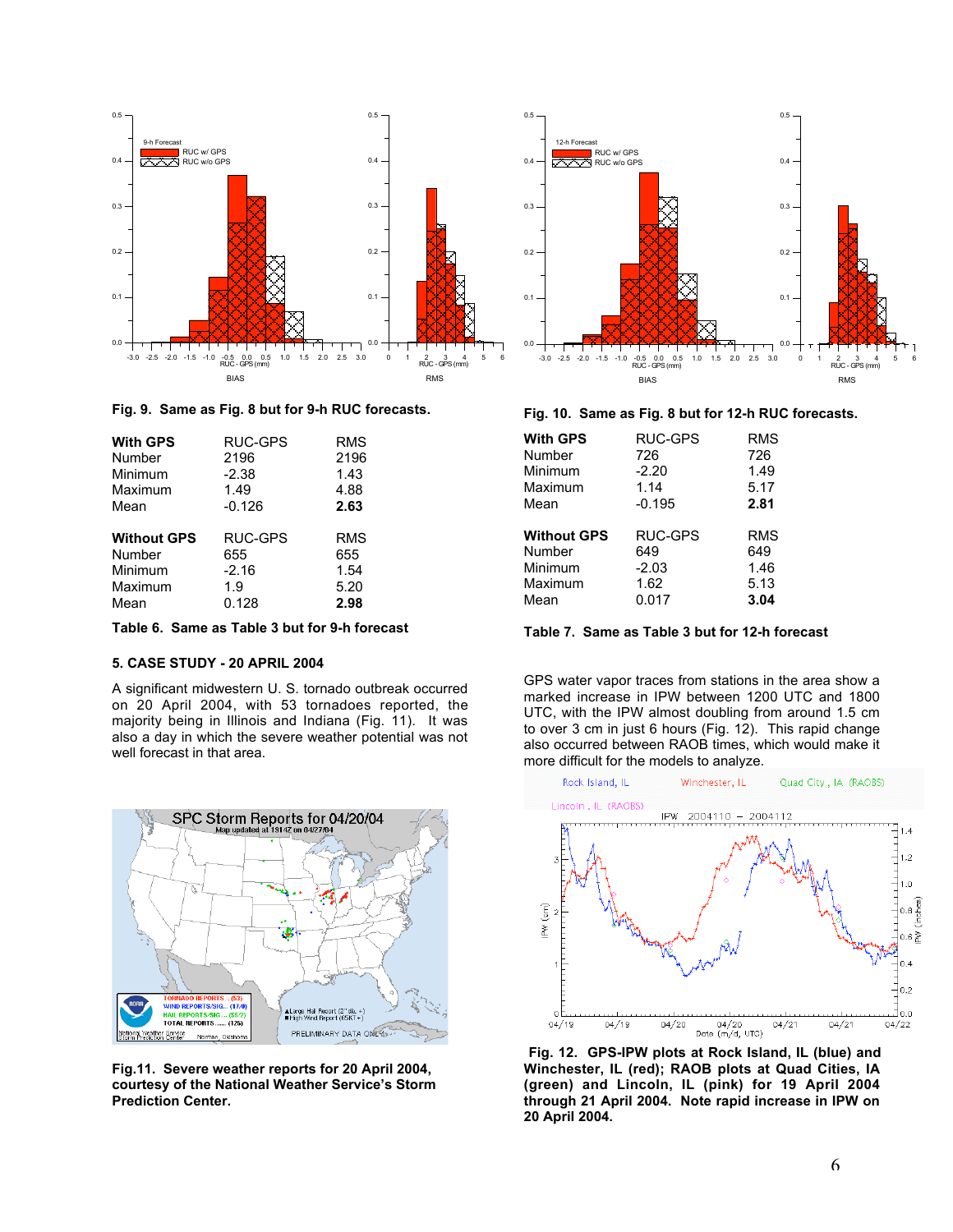

**Fig. 13. 3-h forecast of CAPE from 2100 UTC 20 April 2004, from the run with GPS-IPW. Contours are in 250 J kg-1 increments.**

The operational version of the 20 km RUC has been rerun for this case in a data denial experiment, one run with GPS-IPW data and the other run without. The runs began at 0000 UTC 20 April 2004 from the same (no GPS) one hour forecast from 2300 UTC 19 April 2004.

Verification of relative humidity forecasts against RAOBs was done for both 1200 UTC 20 April 2004 and 0000 UTC 21 April 2004. The first 12-h of ingesting GPS-IPW differences were slight, with comparable results for most of the forecasts valid at 1200 UTC. More impact is seen in the forecasts valid at 0000 UTC 21 April 2004, with an improvement of 1% at 850 hPa and 6% at 700 hPa for the 3-h forecast from 2100 UTC 20 April, reflecting the RUC60 result showing 700 hPa as the level with most impact. The 6-h forecast from 1800 UTC had improvement of 3% at 700 hPa and 4% at 500 hPa. For this case, there is also marked improvement even out at the 9-h (7% at 700 hPa, 2% at 500 hPa) and 12-h (6% at 700 hPa, 1% at 500 hPa). These results are for the boxed area in the Midwest shown in Fig. 1, which includes the area of interest for this case study. One reason for the improvement being more pronounced at 700 hPa and 500 hPa is that the surface observations, one of the major asynoptic sources of moisture information, have less influence aloft.

Improved moisture forecasts aloft also improve the forecasts of Convective Available Potential Energy (CAPE). Figure 13 shows the 3-h forecast of CAPE from 2100 UTC valid at 0000 UTC. Figure 14 is the same image from the run without GPS-IPW. While many of the areas of CAPE are similar, showing CAPE maxima in both NE and OK (the other areas of severe activity), there is a difference over IL/IN where the run with GPS shows much more CAPE over the region which was hit with severe weather.



**Fig. 14. Same as Fig. 13, but for the run without GPS-IPW.**

The difference in IPW for the 3-h forecasts from 2100 UTC is illustrated in Fig. 15. This plot was generated in real time from the GPS-Met Weather Models and Satellite Images web site described in section 4. The GPS-IPW is moistening the forecast in the IL/IN region by as much as 7 mm, as might be expected by the increase in CAPE shown in Fig. 13.



**Fig. 15. Plot of the difference between the 20 km RUC run using GPS-IPW data and the 20 km RUC run without GPS data for the 3-h forecast from 2100 UTC 20 April 2004 valid at 0000 UTC 21 April 2004. Green/Blue areas indicate moistening by the GPS-IPW data, Orange/Pink areas indicate drying. Contours are in 2 mm increments starting at 1 mm. Black diamonds are the location of the GPS sites.**